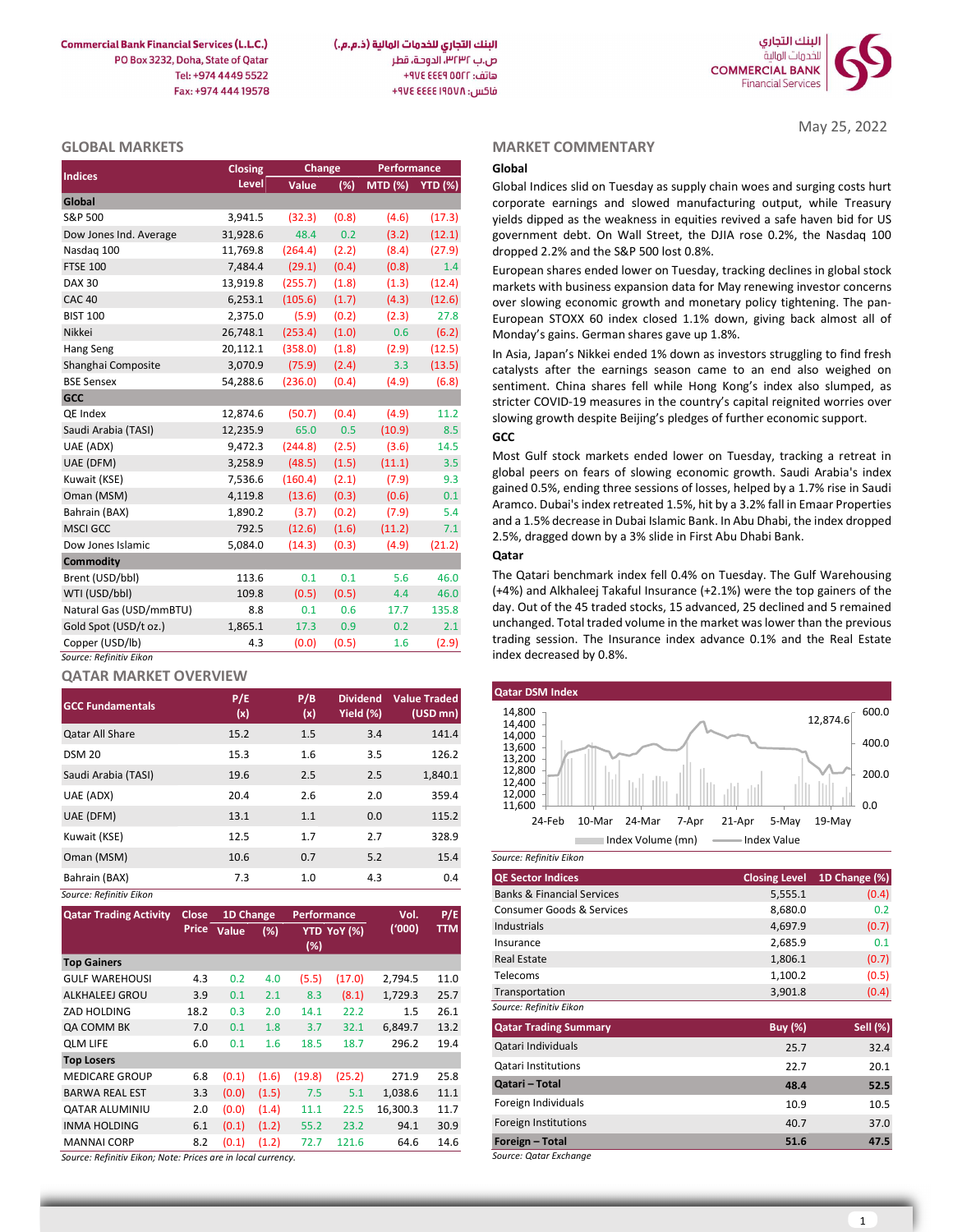البنك التجاري للخدمات المالية (ذ.م.م.) ص.ب ٣٢٣٢، الدوحة، قطر هاتف: AVE EEE 9 00FF+ فاكس: ۴۹۷٤ ٤٤٤٤ ٤٧٤ +



May 25, 2022

# GLOBAL NEWS

- US business software maker Oracle Corp is set to gain unconditional EU antitrust clearance for its USD 28.3bn acquisition of US healthcare IT company Cerner Corp. (Source: Mainichi)
- Videogame publisher Activision Blizzard Inc enforced a social media policy that conflicted with workers' rights and illegally threatened staff in the policy's enforcement, a US government agency said. (Source: Reuters)
- Barclays has fired the starting gun on a GBP 1bn share buy-back programme aimed at reducing its share capital after refiling accounts with US authorities. (Source: Reuters)
- One in ten-euro zone households have bought crypto-assets such as bitcoin, with the rich only slightly more likely to own some than the poor, a ECB study showed on Tuesday. (Source: Reuters)
- Japanese e-commerce giant Rakuten Group Inc. said it is preparing to list shares of its online brokerage unit on the Tokyo Stock Exchange, enabling it to raise capital on its own and boost the group's fintech business. (Source: Mainichi)
- Japan's manufacturing activity expanded at the slowest pace in three months in May, as supply bottlenecks due to parts shortages and China's COVID-19 lockdowns caused output and new orders growth to slow. (Source: Japan Times)
- China's property market woes are likely to worsen this year with prices remaining flat and sales and investment falling further, while tighter and widespread COVID-19 curbs weigh on still fragile demand despite more policy easing. (Source: Reuters)
- Vacation rental firm Airbnb Inc said it will shut down all listings and experiences in mainland China from July 30, joining a long list of Western internet platforms that have opted out of the China market. (Source: Reuters)
- Turkey has managed to save USD 7bn in the last 12 months as its wind and solar power generation helped replace fossil fuel imports, lowering electricity bills at a time when gas prices skyrocketed globally, a report said Tuesday. (Source: Daily Sabah)

### GCC NEWS

- The economies of the GCC are projected to expand by 5.9% overall in 2022, with this recovery likely to continue in the medium-term, driven by the hydrocarbon and non-hydrocarbon sectors, said the World Bank in a new report. (Source: Trade Arabia)
- The real estate market activity in two of UAE's major markets capital Abu Dhabi and Dubai - remained strong in the first 3M-22 as a result of government initiatives, economic growth and improved market sentiment, according to property management experts Asteco. (Source: Trade Arabia)
- More than half of UAE residents (52%) are considering hybrid or EV after recent petrol price rises, according to a survey conducted by Audi Abu Dhabi and YouGov. (Source: Zawya)
- The UAE has signed an agreement with the Taliban administration to regulate and control airports in the country. (Source: Khaleej Times)
- Ajman Free Zone has signed an MoU with Zajel, a company specialising in logistics and transport. (Source: Gulf Business)
- More than 1,000 companies in the UAE will board the crypto bandwagon by the end of this year, estimated the co-founder of Crypto Oasis, a Dubai-based venture that fosters the blockchain ecosystem in the UAE. (Source: Arab News)
- Arada Developments has hired banks to arrange a debut sale of US dollar-denominated Islamic bonds, a document showed on Tuesday. (Source: Reuters)
- ADNOC said on Tuesday it, oil major BP and Abu Dhabi future energy company Masdar will advance their new energy partnership through the development of clean hydrogen and technology hubs. (Source: Reuters)
- Marriott International has signed an agreement with The Red Sea Development Company to debut its Ritz-Carlton Reserve brand off the west coast of Saudi Arabia. (Source: Gulf Business)
- The Saudi Export-Import Bank and UK Export Finance have signed an agreement to help British and Saudi businesses secure international contracts. (Source: Arab News)
- Rawabi Energy Co. seeks to raise USD 500mn in funding ahead of a potential IPO on Saudi Arabia's stock market. The potential IPO could take place later this year and value the company at USD 1bn, Bloomberg reported. (Source: Arab News)
- Saudi real estate developer Al Akaria has seen its losses widen by 539% in Q1-22, despite a surge in sales. The firm reported SAR 29.4mn (USD 7.8mn) in net loss, compared to SAR 4.6mn in Q1-21. (Source: Arab News)
- Saudi-based Jeddah Central Development Company has awarded the development works contract for Phase One of its mega SAR 75bn (USD 20bn) project, Central Jeddah project, to Modern Building Leaders. (Source: Trade Arabia)
- American hospitality giant Hilton plans to grow olive oil locally in Saudi Arabia, as the hotel chain is encouraged by Saudi Arabia's efforts to push for local sourcing as part of its strategy to develop non-oil sectors including tourism, a senior executive at the company has revealed. (Source: Arab News)
- ROSHN, a real estate company owned by Saudi Arabia's PIF, has charted out master plans to develop downtown Jeddah, revealed Amr Khashoggi, chairman of Amkest Group. (Source: Arab News)
- Alhokair Group has narrowed down its losses by 48% in Q1-22 on the back of strong revenue growth. The company managed to bring down its losses to SAR 31mn (USD 8mn) in Q1-22 from SAR 60mn reported in Q1-21. (Source: Arab News)
- Al Maha Petroleum Products Marketing Company, along with other fuel marketing companies and Al Mouj Muscat, has signed a memorandum of understanding with Oman Post and Asyad Express, a member of Asyad Group. (Source: Times of Oman)
- Bahrain Association of Banks has agreed to provide additional initiatives and flexible and rapid financing solutions for those looking to buy homes in the kingdom in a major boost to the Ministry of Housing's efforts to achieve its goals under the Mazaya Programme. (Source: Abc-Bahrain)
- Bahrain's economy is expected to grow 3% in 2022 on the back of higher oil prices and output and a rebound from the Covid-19 pandemic, according to a new study from the National Bank of Kuwait. (Source: The National News)

### QATAR NEWS

- Qatar Airways Group published its Sustainability Report for FY-19 to FY-21, a special 2-year edition themed Response, Relief, Recovery, Resilience. (Source: The Peninsula)
- Zameen.com, Pakistan's largest real estate enterprise, successfully concluded the first Qatar edition of its flagship 'Pakistan Property Event' in Doha. The two-day event offered more than 150 real estate projects worth billions of Qatari riyals. (Source: The Peninsula)
- A number of Chinese companies are keen to partner with Qatar in developing and producing technological solutions on new energy such as car batteries and chips which are used in electric cars, according to an official. (Source: The Peninsula)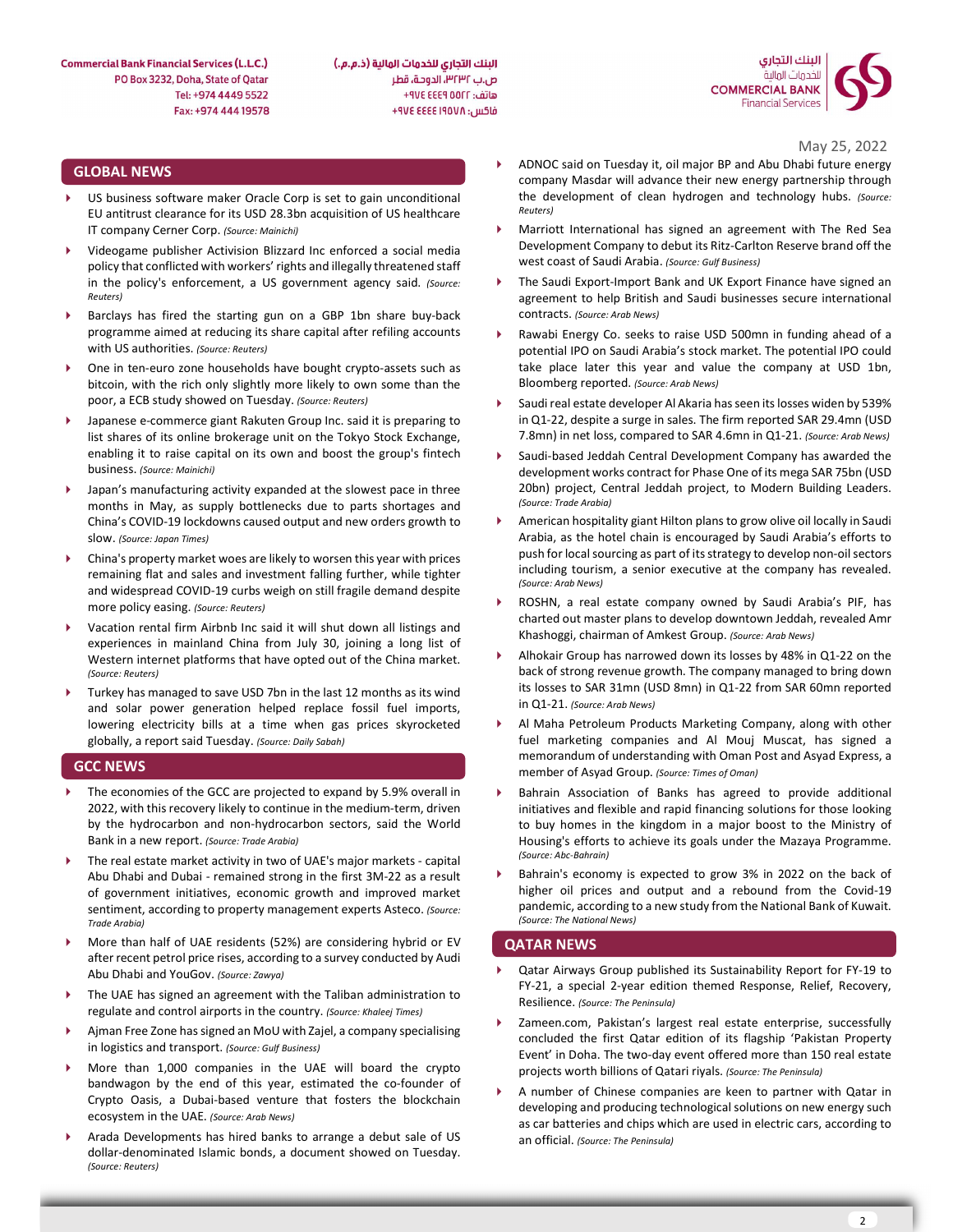

May 25, 2022

البنك التجاري للخدمات المالية (ذ.م.م.) ص.ب ٣٢٣٢، الدوحة، قطر هاتف: ٩٧٤ ٤٤٤٩ ٧٧٤ فاكس: ٩٧٤ ٤٤٤٤ ٤٧٤ +٩٧٤

**Commercial Bank Financial Services (L.L.C.)** PO Box 3232, Doha, State of Qatar Tel: +974 4449 5522 Fax: +974 444 19578

| <b>FX RATES</b>         |          |                   |        |                                                                                                                                               |
|-------------------------|----------|-------------------|--------|-----------------------------------------------------------------------------------------------------------------------------------------------|
| <b>Currencies</b>       | Value    | <b>Currencies</b> | Value  | <b>FX Commentary</b>                                                                                                                          |
| EUR/USD                 | 1.0764   | USD/QAR           | 3.6551 | The USD index hit nearly a one-month low on Tuesday after ECB President                                                                       |
| USD/JPY                 | 126.8000 | EUR/QAR           | 3.9343 | Christine Lagarde said euro zone interest rates will likely be in positive                                                                    |
| GBP/USD                 | 1.2559   | JPY/QAR           | 0.0288 | territory by the end of the Q3, giving the euro a boost. The US Dollar index                                                                  |
| USD/CHF                 | 0.9602   | GBP/QAR           | 4.5904 | fell 0.3% to 101.76.                                                                                                                          |
| USD/CAD                 | 1.2817   | CHF/QAR           | 3.8066 | The EUR/USD went up 0.4% to 1.0734. The GBP/USD traded down 0.5% to                                                                           |
| AUD/USD                 | 0.7103   | CAD/QAR           | 2.8518 | 1.2529 after PMI data showed that momentum in Britain's private sector                                                                        |
| NZD/USD                 | 0.6464   | AUD/QAR           | 2.5962 | slowed much more than expected this month, adding to recession worries                                                                        |
| USD/INR                 | 76.9600  | INR/QAR           | 0.0475 | as inflation pressures ratcheted higher. The USD/JPY went down 0.8% at<br>126.80. The USD/CNY went up 0.1% at 6.6530. The USD/CAD traded 0.4% |
| USD/TRY                 | 16.0914  | TRY/QAR           | 0.2271 | higher at 1.2817. The AUD/USD slid 0.04% to 0.7103. The NZD/USD was                                                                           |
| USD/ZAR                 | 15.6429  | ZAR/QAR           | 0.2337 | 0.1% weaker at 0.6464, a day before the country's central bank is widely                                                                      |
| USD/BRL                 | 4.8191   | BRL/QAR           | 0.7585 | expected to raise its key interest rate by half a percentage point.                                                                           |
| Source: Refinitiv Eikon |          |                   |        |                                                                                                                                               |

#### INTERBANK OFFERING & US SWAP RATES

| <b>Duration</b> | Overnight |        | 1 Week 1 Month 3 Month |        | 1 Year |
|-----------------|-----------|--------|------------------------|--------|--------|
| <b>LIBOR</b>    | 0.82      | 0.08   | 1.01                   | 1.52   | 2.72   |
| <b>EURIBOR</b>  | (0.65)    | (0.57) | (0.54)                 | (0.36) | 0.35   |
| QAIBOR          | 0.70      | 0.75   | 1.00                   | 1.15   | 1.85   |
| <b>SAIBOR</b>   | 1.54      | 1.50   | 1.86                   | 2.78   | 3.25   |
| <b>EIBOR</b>    | 0.84      | 0.92   | 1.07                   | 1.58   | 2.50   |
| <b>BMIBOR</b>   | 1.60      | 1.78   | 2.52                   | 2.64   | 3.54   |
| <b>KIBOR</b>    | 0.81      | 1.31   | 1.63                   | 1.88   | 2.44   |

Source: Refinitiv Eikon



Source: Refinitiv Eikon

# ECONOMIC CALENDAR

| <b>Time</b> | Country   | <b>Event</b>                     | <b>Period</b> | <b>Survey</b> | <b>Prior</b> |
|-------------|-----------|----------------------------------|---------------|---------------|--------------|
| 15:30       | US        | Durable Goods                    | Apr           | 0.6%          | 1.1%         |
| 15:30       | US        | Durables Ex-Transport            | Apr           | 0.6%          | 1.4%         |
| 14:00       | <b>US</b> | <b>MBA Mortgage Applications</b> | 20 May, $w/e$ | <b>NA</b>     | $-11.0%$     |
| 14:00       | US        | Mortgage Market Index            | 20 May, w/e   | <b>NA</b>     | 319.4        |
|             |           |                                  |               |               |              |

Source: Refinitiv Eikon

# GCC COMPANY RESULTS

| <b>Company Name</b>             | Revenues (mn) | <b>YoY</b> (%) | QoQ (%)   | Net Profit (mn) | <b>YoY</b> (%) | QoQ (%)   |
|---------------------------------|---------------|----------------|-----------|-----------------|----------------|-----------|
| Maharah for Human Resources     | 381.3         | 18.6           | 9.0       | 24.8            | $-20.7$        | $-36.8$   |
| BinDawood Holding Co            | 1175.2        | 4.5            | 11.2      | NA              | <b>NA</b>      | <b>NA</b> |
| Saudi Home Loans                | 65.3          | $-14.1$        | <b>NA</b> | 32.4            | 9.8            | <b>NA</b> |
| National Agricultural Devel Co  | 607.3         | 13.2           | 8.5       | <b>NA</b>       | <b>NA</b>      | <b>NA</b> |
| Saudi Industrial Export Co      | 0.1           | $-99.2$        | <b>NA</b> | $-4.9$          | <b>NA</b>      | <b>NA</b> |
| United International Transport  | 248.3         | 2.8            | $-2.5$    | <b>NA</b>       | <b>NA</b>      | <b>NA</b> |
| Red Sea International Company   | 117.2         | 8.2            | 3.9       | <b>NA</b>       | <b>NA</b>      | <b>NA</b> |
| Qurain Petrochemical Industries | 68.4          | 20.1           | 18.8      | 17.7            | 156.2          | 948.6     |
|                                 |               |                |           |                 |                |           |

Source: Refinitiv Eikon; Note: All figures are in local currency

# SOVEREIGN YIELD CURVES & CDS SPREAD



|                    | 0.9602                                 | GBP/QAR       |                        |        | 4.5904 |                    | fell 0.3% to 101.76.                                                                                                                             |                         |                |        |                  |
|--------------------|----------------------------------------|---------------|------------------------|--------|--------|--------------------|--------------------------------------------------------------------------------------------------------------------------------------------------|-------------------------|----------------|--------|------------------|
|                    | 1.2817                                 | CHF/QAR       |                        |        | 3.8066 |                    | The EUR/USD went up 0.4% to 1.0734. The GBP/USD traded down 0.5% to                                                                              |                         |                |        |                  |
|                    | 0.7103                                 | CAD/QAR       |                        |        | 2.8518 |                    | 1.2529 after PMI data showed that momentum in Britain's private sector                                                                           |                         |                |        |                  |
|                    | 0.6464                                 | AUD/QAR       |                        |        | 2.5962 |                    | slowed much more than expected this month, adding to recession worries<br>as inflation pressures ratcheted higher. The USD/JPY went down 0.8% at |                         |                |        |                  |
|                    | 76.9600                                | INR/QAR       |                        |        | 0.0475 |                    | 126.80. The USD/CNY went up 0.1% at 6.6530. The USD/CAD traded 0.4%                                                                              |                         |                |        |                  |
|                    | 16.0914                                | TRY/QAR       |                        |        | 0.2271 |                    | higher at 1.2817. The AUD/USD slid 0.04% to 0.7103. The NZD/USD was                                                                              |                         |                |        |                  |
|                    | 15.6429                                | ZAR/QAR       |                        |        | 0.2337 |                    | 0.1% weaker at 0.6464, a day before the country's central bank is widely                                                                         |                         |                |        |                  |
|                    | 4.8191                                 | BRL/QAR       |                        |        | 0.7585 |                    | expected to raise its key interest rate by half a percentage point.                                                                              |                         |                |        |                  |
| <sup>,</sup> Eikon |                                        |               |                        |        |        |                    |                                                                                                                                                  |                         |                |        |                  |
|                    | <b>IK OFFERING &amp; US SWAP RATES</b> |               |                        |        |        |                    | <b>SOVEREIGN YIELD CURVES &amp; CDS SPREAD</b>                                                                                                   |                         |                |        |                  |
|                    | <b>Overnight</b>                       |               | 1 Week 1 Month 3 Month |        | 1 Year |                    | <b>Qatar vs US Treasuries Yields</b>                                                                                                             |                         |                |        |                  |
|                    | 0.82                                   | 0.08          | 1.01                   | 1.52   | 2.72   | 6.0%               |                                                                                                                                                  |                         |                |        |                  |
|                    | (0.65)                                 | (0.57)        | (0.54)                 | (0.36) | 0.35   |                    |                                                                                                                                                  |                         | 3.39%          | 3.52%  | 4.45%            |
|                    | 0.70                                   | 0.75          | 1.00                   | 1.15   | 1.85   | 4.0%               | 2.77%                                                                                                                                            | 3.15%                   |                |        |                  |
|                    | 1.54                                   | 1.50          | 1.86                   | 2.78   | 3.25   | 2.0%               |                                                                                                                                                  | 2.66%                   | 2.76%          |        | 2.98%            |
|                    | 0.84                                   | 0.92          | 1.07                   | 1.58   | 2.50   |                    |                                                                                                                                                  |                         |                | 2.76%  |                  |
|                    | 1.60                                   | 1.78          | 2.52                   | 2.64   | 3.54   | 0.0%               | 2 Yrs                                                                                                                                            | 3 Yrs                   | 5 Yrs          | 10 Yrs | 30 Yrs           |
|                    | 0.81                                   | 1.31          | 1.63                   | 1.88   | 2.44   |                    |                                                                                                                                                  | $\longrightarrow Qatar$ | $-$ US         |        |                  |
| Eikon              |                                        |               |                        |        |        |                    | Source: Refinitiv Eikon, Investing.com                                                                                                           |                         |                |        |                  |
| es                 |                                        |               |                        |        |        | <b>5 Years CDS</b> |                                                                                                                                                  | Spread 6M Change        | 5 Years CDS    |        | Spread 6M Change |
| 2.77%              | 2.75%                                  | 2.75%         | 2.79%                  |        | 2.69%  | <b>US</b>          | 16.4                                                                                                                                             | 0.8                     | Turkey         | 701.6  | 228.9            |
|                    |                                        |               |                        |        |        | UK                 | 11.0                                                                                                                                             | 0.4                     | Brazil         | 240.4  | (5.0)            |
|                    |                                        | 1.23%         | 1.55%                  |        | 1.99%  | Germany            | 13.0                                                                                                                                             | 3.9                     | Egypt          | 874.8  | 380.4            |
|                    | 0.88%                                  |               |                        |        |        | France             | 23.5                                                                                                                                             | 3.5                     | Abu Dhabi      | 64.6   | 20.0             |
|                    |                                        |               |                        |        |        | Italy              | 132.0                                                                                                                                            | 43.4                    | <b>Bahrain</b> | 308.1  | 73.3             |
|                    |                                        |               |                        |        |        | Greece             | 170.0                                                                                                                                            | 68.0                    | Dubai          | 124.8  | 28.3             |
| 2 Yrs              | 5 Yrs                                  | 7 Yrs         | 10 Yrs                 |        | 30 Yrs | Russia             | 12,151.9                                                                                                                                         | 12,040.6                | Qatar          | 65.6   | 23.0             |
|                    |                                        |               | - Last Year            |        |        | Japan              | 20.1                                                                                                                                             | 0.5                     | Saudi Arabia   | 66.6   | 19.0             |
| Eikon              |                                        |               |                        |        |        |                    | Source: Refinitiv Eikon, worldgovernmentbonds.com                                                                                                |                         |                |        |                  |
|                    |                                        |               |                        |        |        |                    |                                                                                                                                                  |                         |                |        |                  |
| <b>IC CALENDAR</b> |                                        |               |                        |        |        |                    |                                                                                                                                                  |                         |                |        |                  |
| Country            | <b>Event</b>                           |               |                        |        |        |                    |                                                                                                                                                  | <b>Period</b>           | <b>Survey</b>  |        | Prior            |
| 11C                |                                        | Durchle Coode |                        |        |        |                    |                                                                                                                                                  |                         | 0.001          |        | 1.101            |